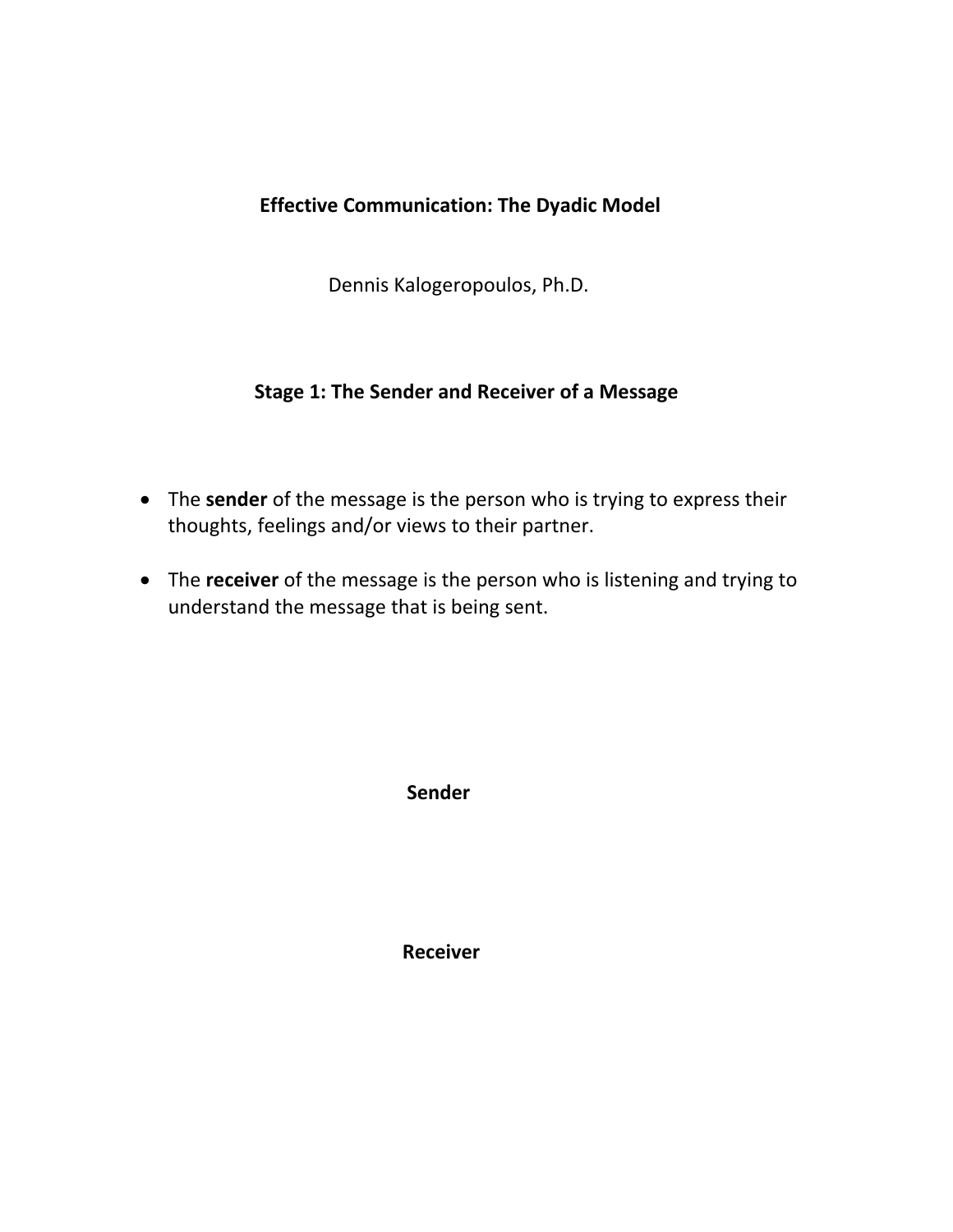### **Responsibilities of the Sender of the Message**

#### **1. Choosing the right time and place**

- **-** Do not express yourself when you are very emotionally upset/distressed
- Step back and take a few minutes/hours to reflect on why you are upset
- Think about what you need to communicate to your partner
- Find a time and place to talk that is good for both of you
- Do not do this around your children, extended family and/or friends

#### **2. Formulating and delivering a clear, specific message**

Speak in a clear, direct manner that expresses what you specifically think and feel using the "I think/I feel" statement approach

### **3. You absolutely must NOT due any of the following:**

- **-** attack and/or criticize your partner
- **-** accuse and/or blame them
- **-** threaten them
- **-** bring up the past or "old history"
- **-** use global words like "always" or "never"
- **-** use judgmental words or loaded terms
- **-** make negative comparisons
- **-** scream and/or yell
- **-** swear at, or call, your partner names

### **4. Do not trigger your partner to become defensive:**

 -Using some, or all, of the above will make your partner defensive and render them much less likely to listen to you

-You will thus have failed at getting your point across and being understood

-Venting without being listened to or understood is waste of your energy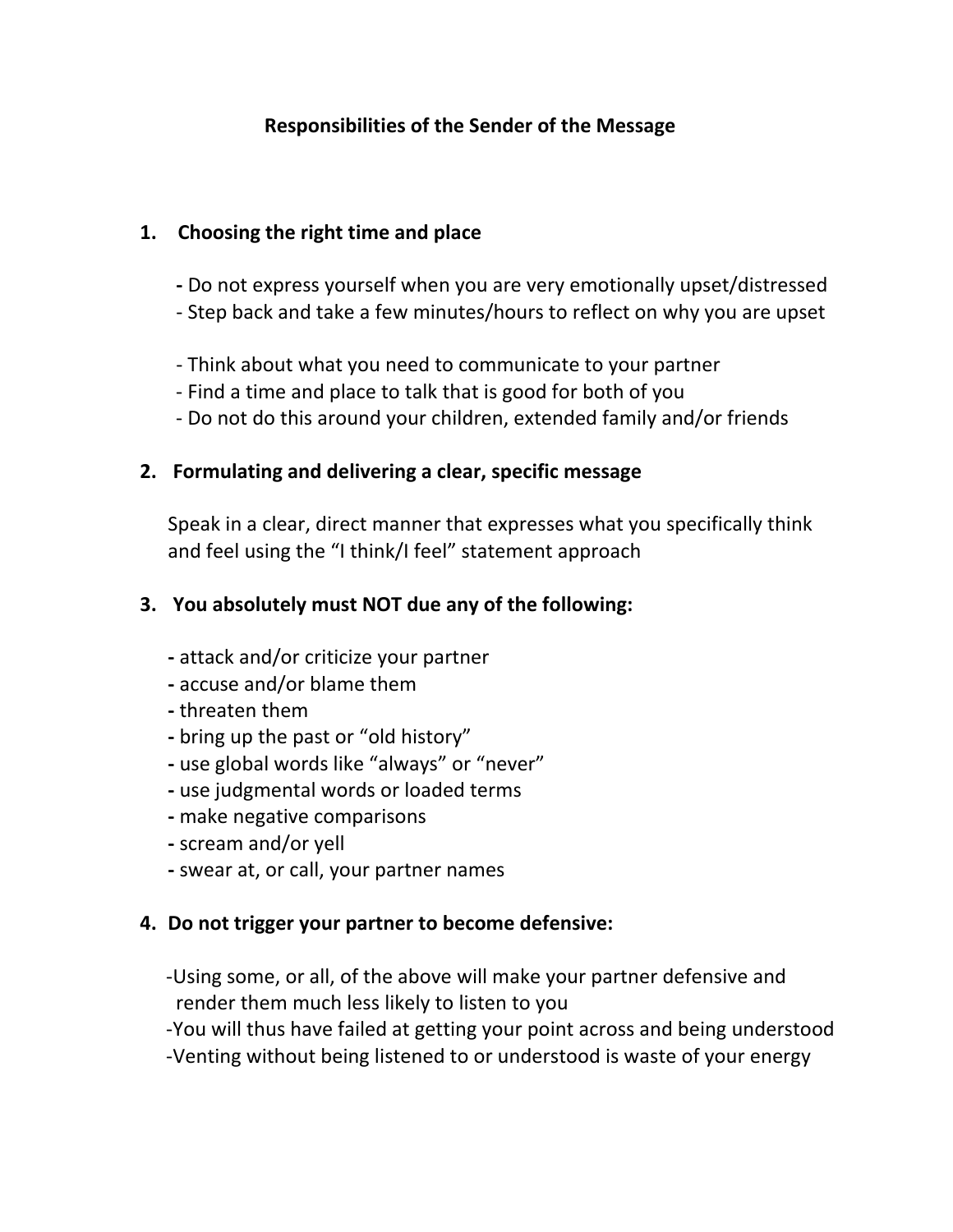### **Example 1 – very poor communication:**

"You always do this – you are always on your ipad when we try to spend quality time together. You really don't get it – this infuriates me! My mother was right – I should never have married you!" (you then storm out of the room).

### **Example 2 - effective communication:**

"John, I really look forward to spending quality couple time with you especially after the kids go to bed. I thus feel sad and disappointed when you focus so much on your ipad. I really love it when we focus on each other – it means a lot to me.

### **Responsibilities of the Receiver of the Message:**

### **1. Practice deep, active listening**

 **-**Put your own thoughts and feelings aside for a few minutes and listen carefully and attentively to what your partner is saying

-This takes practice as most of us are horrible at listening!

# **2. Do not be formulating your counter-reply or "comeback" while your partner is talking.**

-It is NOT your turn to express yourself!

### **3. Listen with the goal of understanding what your partner is saying**

Put yourself in your partners "shoes" and try to relate and fully grasp what they are thinking and/or feeling.

**Understanding** does not necessarily mean you agree with what they are saying - it simply means you get their point of view and/or feelings.

It does not matter at this point in the communication sequence if you agree or not. It is imperative that you understand!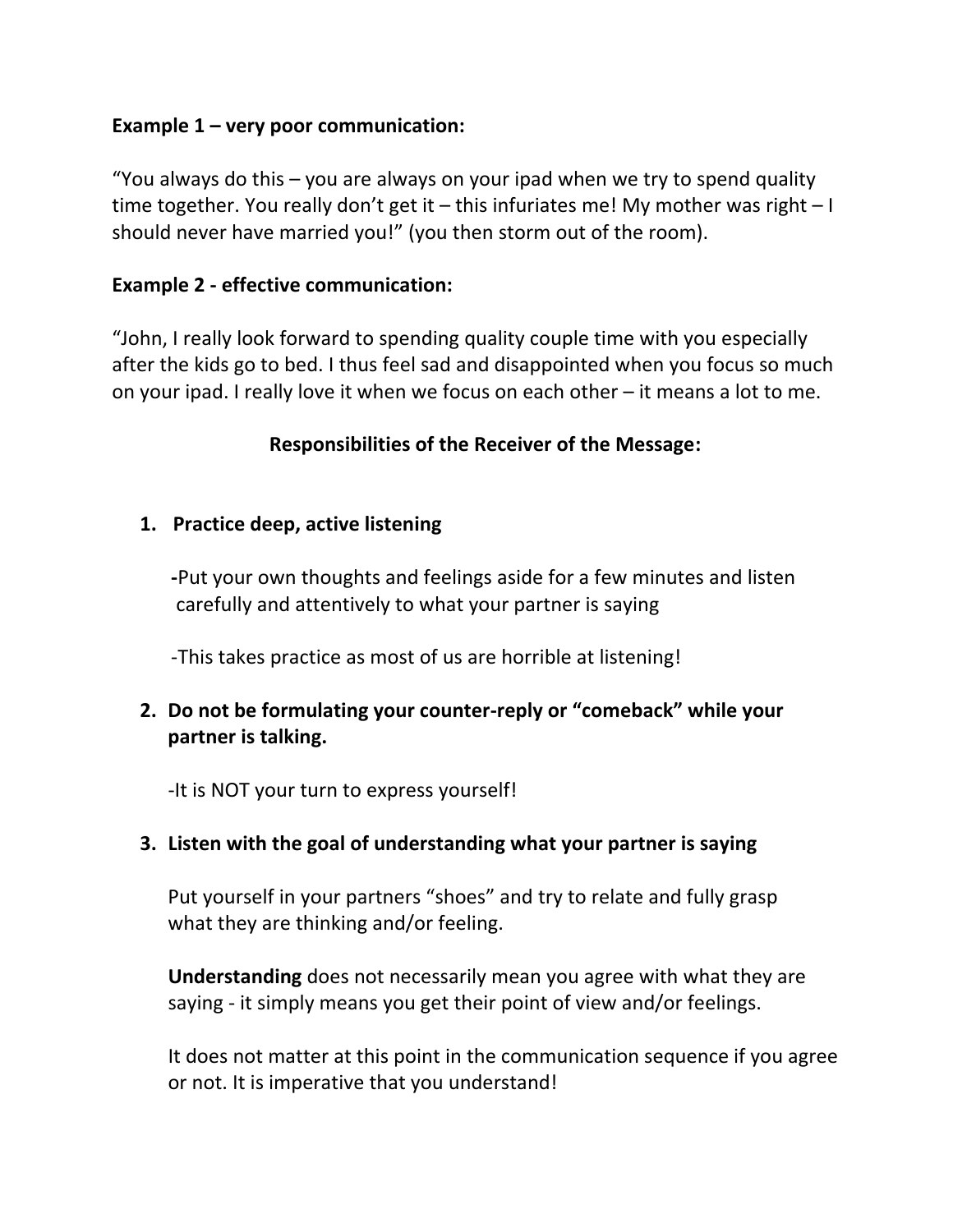### **4. If you do not fully understand – ask questions to clarify**

These should be simple, direct questions that they can answer and that will help you understand what they are thinking/feeling.

### **5. You absolutely must NOT do any of the following:**

- **-** interrupt your partner under any condition
- minimize and/or refute their reality especially their feelings
- use what they are sharing with you against them
- bring up the past or "old history"
- show annoyance, irritation and/or frustration towards them -threaten and/or manipulate them in any way

### **6. Remain open and receptive to what they are saying**

Avoiding the items on the "do not do" list will convey the message that you are open and trying to understand.

### **7. Paraphrase what your partner just expressed in a simple and clear sentence or two:**

After having listened carefully and understood your partner's message, reiterate/summarize the key things they said focusing primarily on their feelings – this shows them that you understood.

### **Example of a good reflection:**

"I understand that you feel really hurt and disappointed when I am on my ipad after the kids go to bed – you really look forward to spending quality couple time. I understand that this must be very frustrating for you"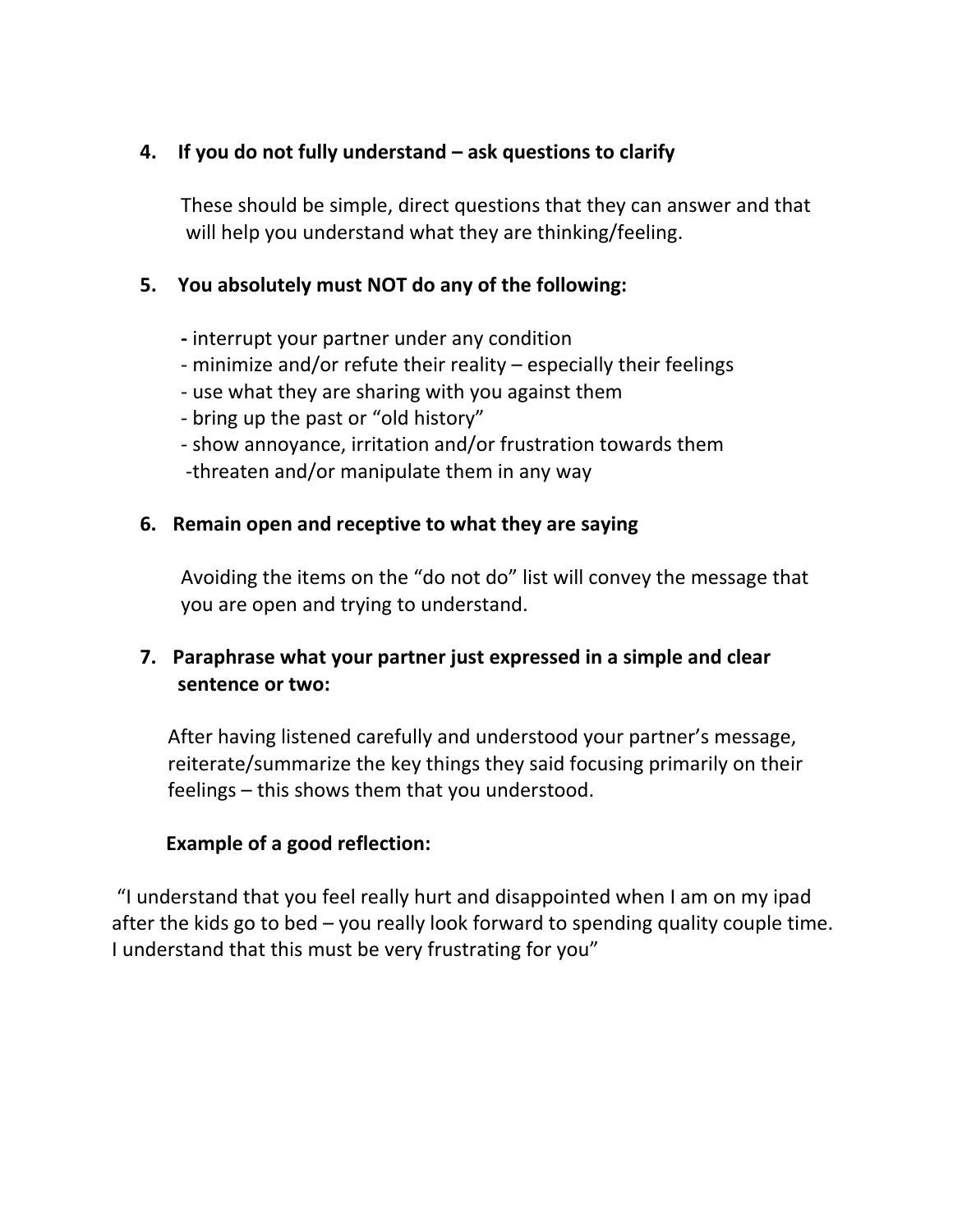### **A partner who wants to problem solve will go on to propose:**

"Moving forward, I will make a strong effort to spend quality time connecting with you. I know that this is important for our relationship".

### **Stage 2: When the Receiver Becomes the Sender of the Message**

After listening attentively to your partner and fully understanding what they said, you could send a message yourself related to the issue at hand or another topic of concern to you.

You must follow the steps outlined earlier under "**Responsibilities of the Sender**"

Your partner (who is now the receiver) must follow the guidelines outlined under the "**Responsibilities of the Receiver**"

### **Stage 3: Conflict Resolution Phase**

After you have each expressed your thoughts and feelings on a specific issue the following may happen:

- 1. You now better understand each other on the specific issue and you have more empathy for how your partner feels. This may now motivate you to try and meet your partner's need -e.g., spend more quality time together.
- 2. If after effective communication you still do not agree on a solution you then need to problem-solve further.
- 3. You could try to reach compromise examples:

Is it OK if after spending one hour of couple time I use my ipad as it helps me to relax and unwind?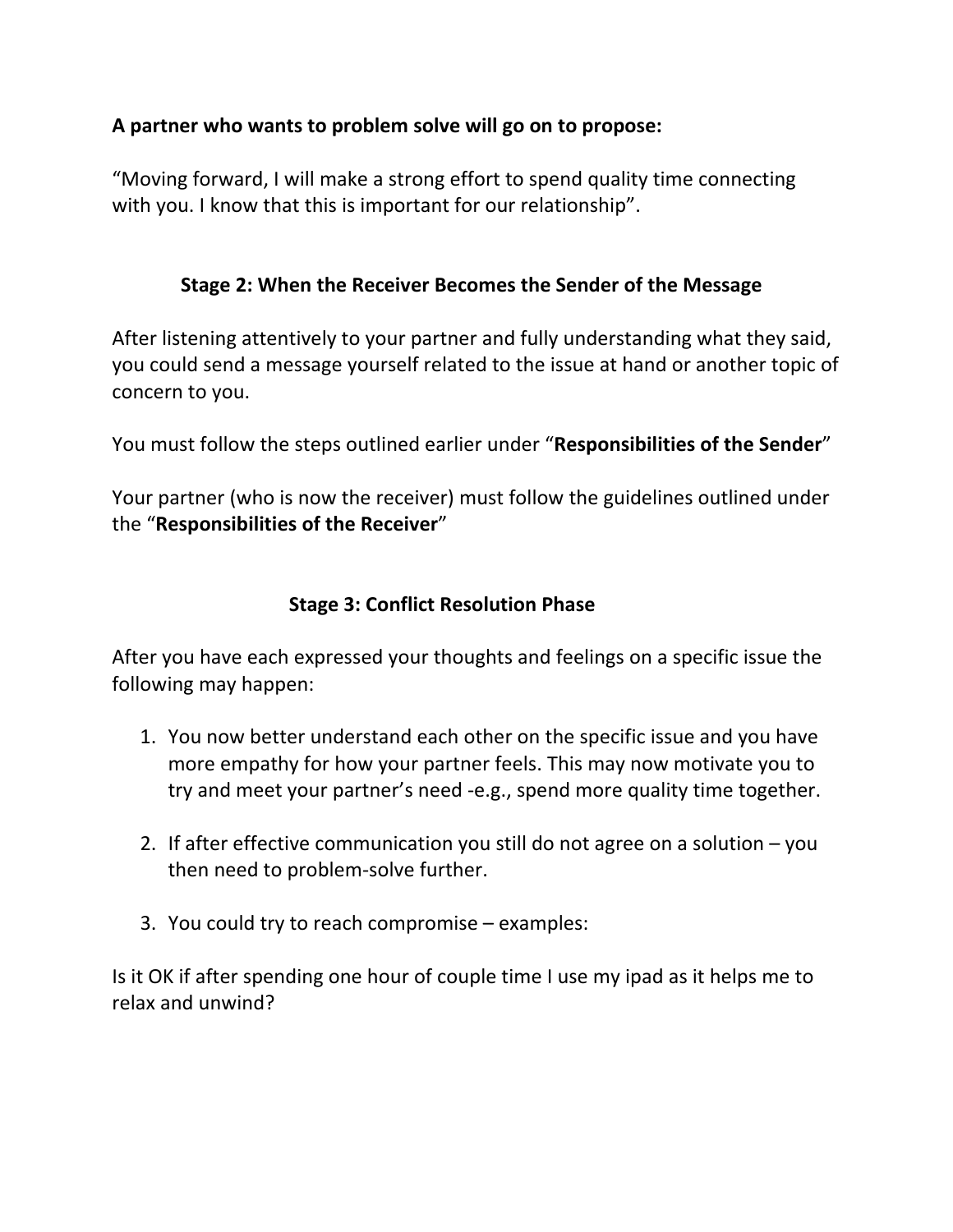Could we spend couple time in a way that we both enjoy as I find it hard to just sit and not do an activity? Propose suggestions of things you could do that both you might enjoy.

Examples:

-watching a movie together -going for a walk -enrolling in a fun class/course -taking a bath together -giving each other a massage -spending more quality time together could also improve your sex life

# **4. Arrive at a reciprocal agreement**

Is there something your partner could do for you that would render you more open to compromise? If so, tell them what you feel you need.

When trying to problem solve together try to be open and receptive to your partner's needs and feelings and try to practice **"goodwill"** – do the right thing for your partner and the relationship.

When practiced regularly the effective communication skills outlined above will:

-reduce negative feelings between partners

-reduce conflict

-promote better understanding between partners

-promote greater empathy

-lead to better problem solve skills

-enhance emotional intimacy

-stimulate sexual intimacy

-protect your relationship from the hassles and challenges of daily life